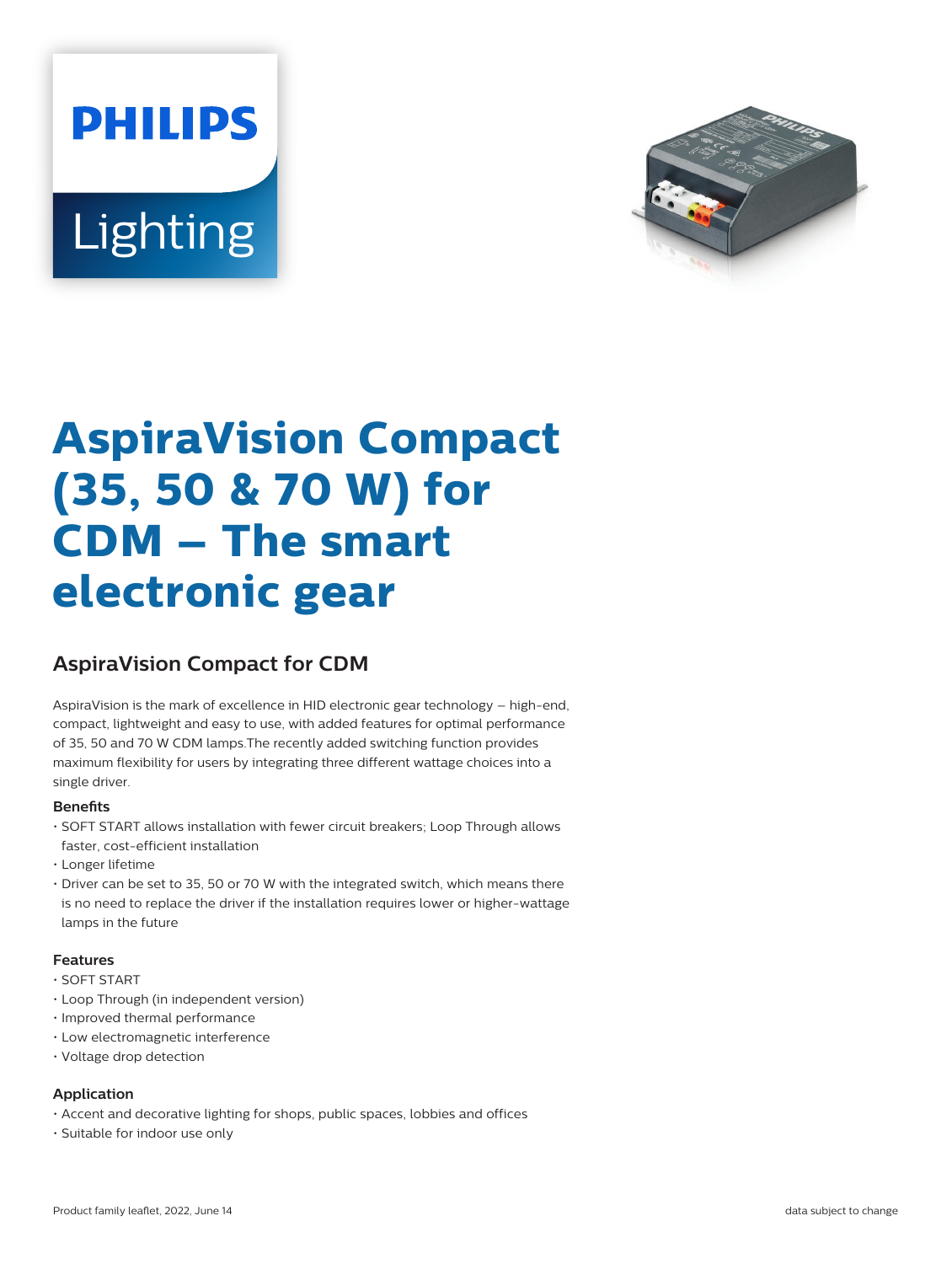## **AspiraVision Compact for CDM**

**Versions**



#### **Dimensional drawing**

 $\mathsf{A} \mathsf{2}$  $\omega_{\rm{eff}}$ 

| Product           | D1. | C1 | A1                                              | A <sub>2</sub> | <b>B1</b> | B <sub>2</sub> |
|-------------------|-----|----|-------------------------------------------------|----------------|-----------|----------------|
| HID-AV C 35-70 /S |     |    | 4.5 mm 32.1 mm 110.0 mm 98.5 mm 75.0 mm 63.5 mm |                |           |                |
| CDM 220-240V      |     |    |                                                 |                |           |                |
| 50/60Hz           |     |    |                                                 |                |           |                |
|                   |     |    |                                                 |                |           |                |





| <b>Operating and Electrical</b> |              |
|---------------------------------|--------------|
| <b>Input Frequency</b>          | 50 to 60 Hz  |
| <b>Input Voltage</b>            | 220 to 240 V |
|                                 |              |
| <b>General Information</b>      |              |
| Number Of Products On MCB (16A  | 58           |
| Type B) (Nom)                   |              |
| <b>Number Of Lamps</b>          | 1 piece/unit |
| Lamp Type                       | <b>CDM</b>   |
|                                 |              |
| <b>System characteristics</b>   |              |
| Lamp Power On CDM               | 39-73 W      |
| <b>Rated Ballast-Lamp Power</b> | 35-70 W      |

| <b>Product</b>        | D1 | C <sub>1</sub> | <b>A1</b>                                | A2 | B1 |  |
|-----------------------|----|----------------|------------------------------------------|----|----|--|
| HID-AV C 35-70 /I CDM |    |                | 4.8 mm 34.7 mm 189.2 mm 170.7 mm 83.5 mm |    |    |  |
| 220-240V 50/60Hz      |    |                |                                          |    |    |  |